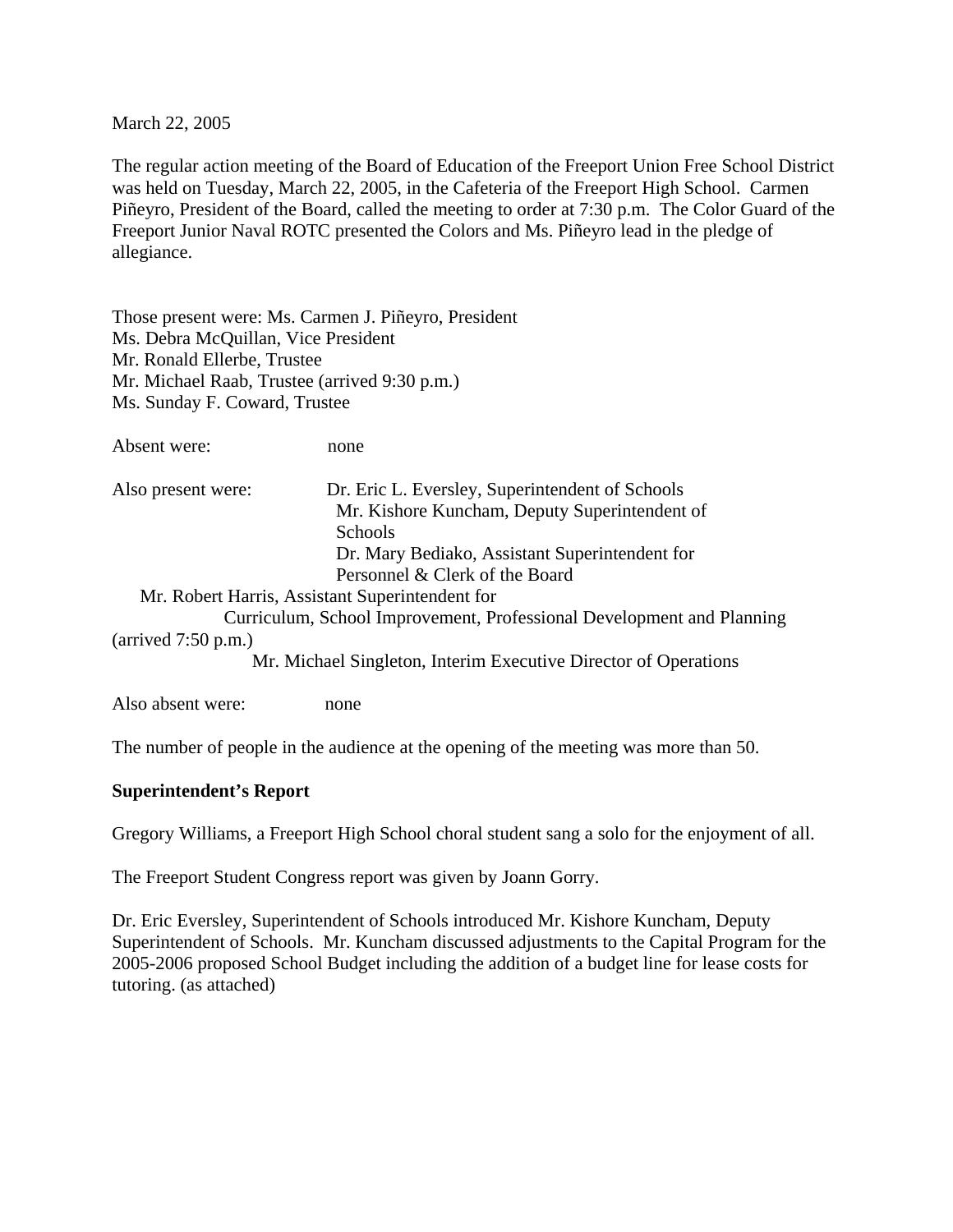#### **Questions from the Public**

The public was then given the opportunity to address the Board of Education. Each speaker was allowed to address the Board for six minutes. The Board and administration addressed the comments from the public.

#### **Items for Action Approval of Items on the Consent Agenda**

1. On a motion by Ms. McQuillan and a second by Mr. Ellerbe the following items, on a consent agenda, were approved unanimously. The vote was: Coward, Ellerbe, McQuillan and Piñeyro.

#### **Acceptance of the Minutes**

Be It Resolved that the Board of Education of the Freeport Union Free School District hereby accepts the minutes of the following meetings as written:

January 29, 2005; February 2, 2005; February 16, 2005

#### **Leave of Absence**

Be It Resolved that the Board hereby grants a request for leave for the following staff members as listed:

**Laura Lofberg**, English Teacher, effective February 28, 2005 through June 30, 2005, for childcare.

**Maryann Passeggiata**, Elementary Teacher, effective February 28, 2005 through June 30, 2005, for childcare.

**Robert Dancy, Jr.,** Cleaner, effective February 15, 2005 through May 20, 2005, for health reasons.

**Diane Schaefer**, Special Education Teacher, effective March 1, 2005 through June 30, 2005, for health reasons.

**Rosemary Garcia**, Guidance Counselor, effective February 28, 2005 through April 4, 2005, for health reasons and FMLA.

**Julissa Hernandez**, Teaching Assistant, effective February 28, 2005 through March 8, 2005, for health reasons.

**Yasmeen Valentin**, full-time Teaching Assistant, effective March 7, 2005 through June 30, 2005, for health reasons.

**Jennifer Lopez,** School Psychologist, effective March 1, 2005 through May 2, 2005, for health reasons.

#### **Retirement of Staff**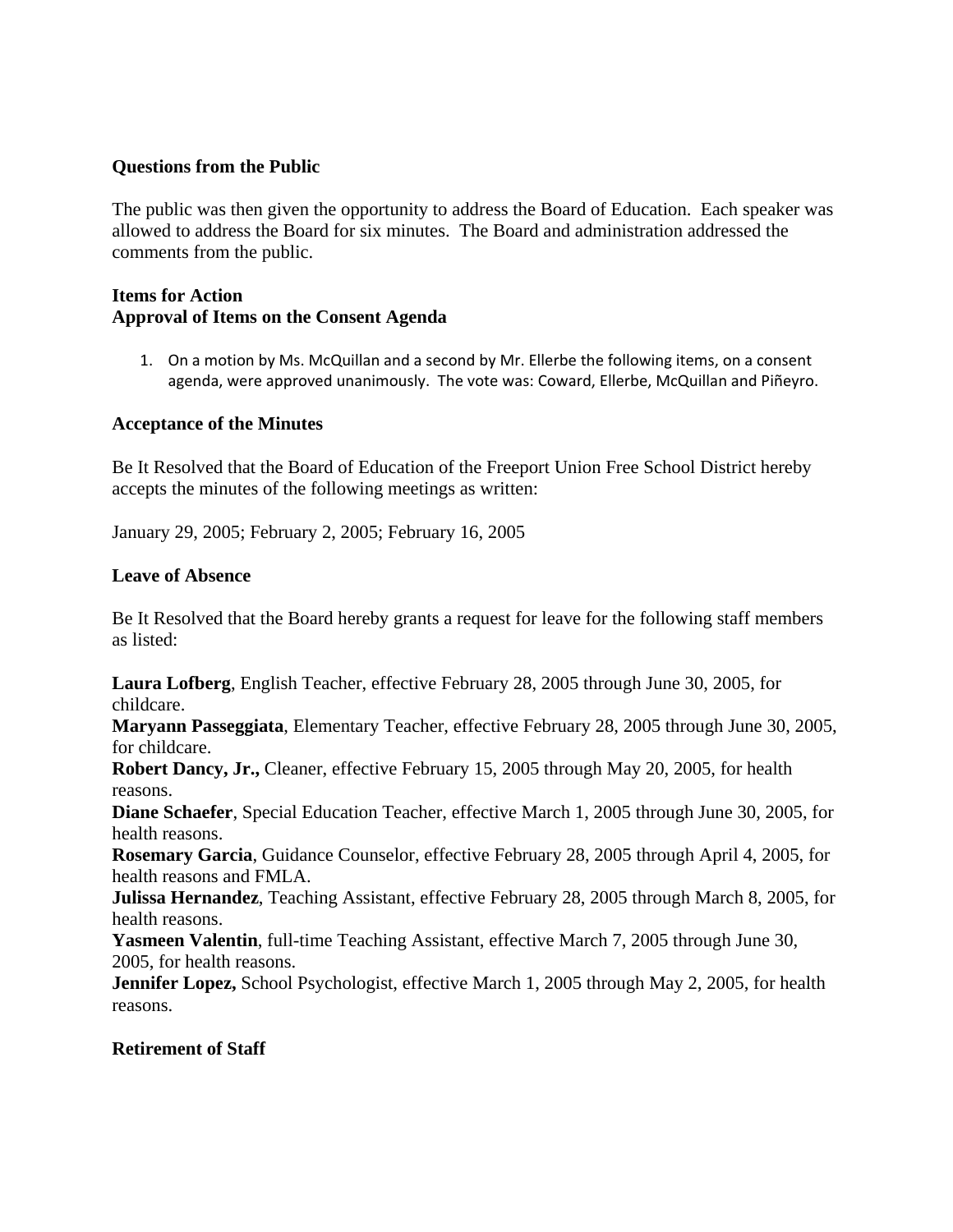Be It Resolved that the Board of Education of the Freeport Union Free School District hereby accepts the letter(s) of resignation for the purpose of retirement from the following staff member as listed:

**Gladys Andrews**, Principal, effective July 1, 2005, after serving the children of Freeport for 17 years.

**Ernest Ruggiero**, Assistant Principal, effective July 1, 2005, after serving the children of Freeport for more than 34 years.

**Marian Venair**, Home and Careers Teacher, effective August 15, 2005, after serving the children of Freeport for more than 33 years.

**Barbara Wickstein**, Music Teacher, effective June 30, 2005, after serving the children of Freeport for more than 26 years.

**Carol Fischer-Rosenthal**, Art Teacher, effective July 1, 2005, after serving the children of Freeport for more than 20 years.

**Betty Ann Kramer**, Enrichment Teacher, effective July 1, 2005, after serving the children of Freeport for more than 18 years.

**Judith Gardner**, Enrichment Teacher, effective July 1, 2005, after serving the children of Freeport for more than 21 years.

**Michael Spata**, English Teacher, effective July 1, 2005 after serving the children of Freeport for more than 32 years.

**Thomas Valenti,** English Teacher, effective July 1, 2005 after serving the children of Freeport for more than 36 years.

**Alan Lissauer**, Social Studies Teacher, effective July 1, 2005, after serving the children of Freeport for more than 33 years.

**George Tannenbaum**, Elementary Teacher, effective June 30, 2005, after serving the children of Freeport for more than 34 years.

**Charlotte Jones**, 10 Month Cleaner, effective April 4, 2005 after serving the children of Freeport for more than 28 years.

## **Resignation of Staff**

Be It Resolved that the Board of Education of the Freeport Union Free School District hereby accepts the letter(s) of resignation from the following staff members as listed in the following Change of Status Report - Resignation.

**Diane Norville-Ramis**, full-time Teaching Assistant, effective February 14, 2005. **Flora Giron**, full-time Teaching Assistant, effective February 18, 2005. **Jennifer Ferrarelli**, Permanent Substitute, effective February 6, 2005. **George Skiriotis,** Cleaner, effective February 14, 2005. **Tiffany McKenna**, Elementary Teacher, effective March 30, 2005. **Ann Winter,** Occupational Therapist, effective June 24, 2005.

# **Appointment of Staff Report**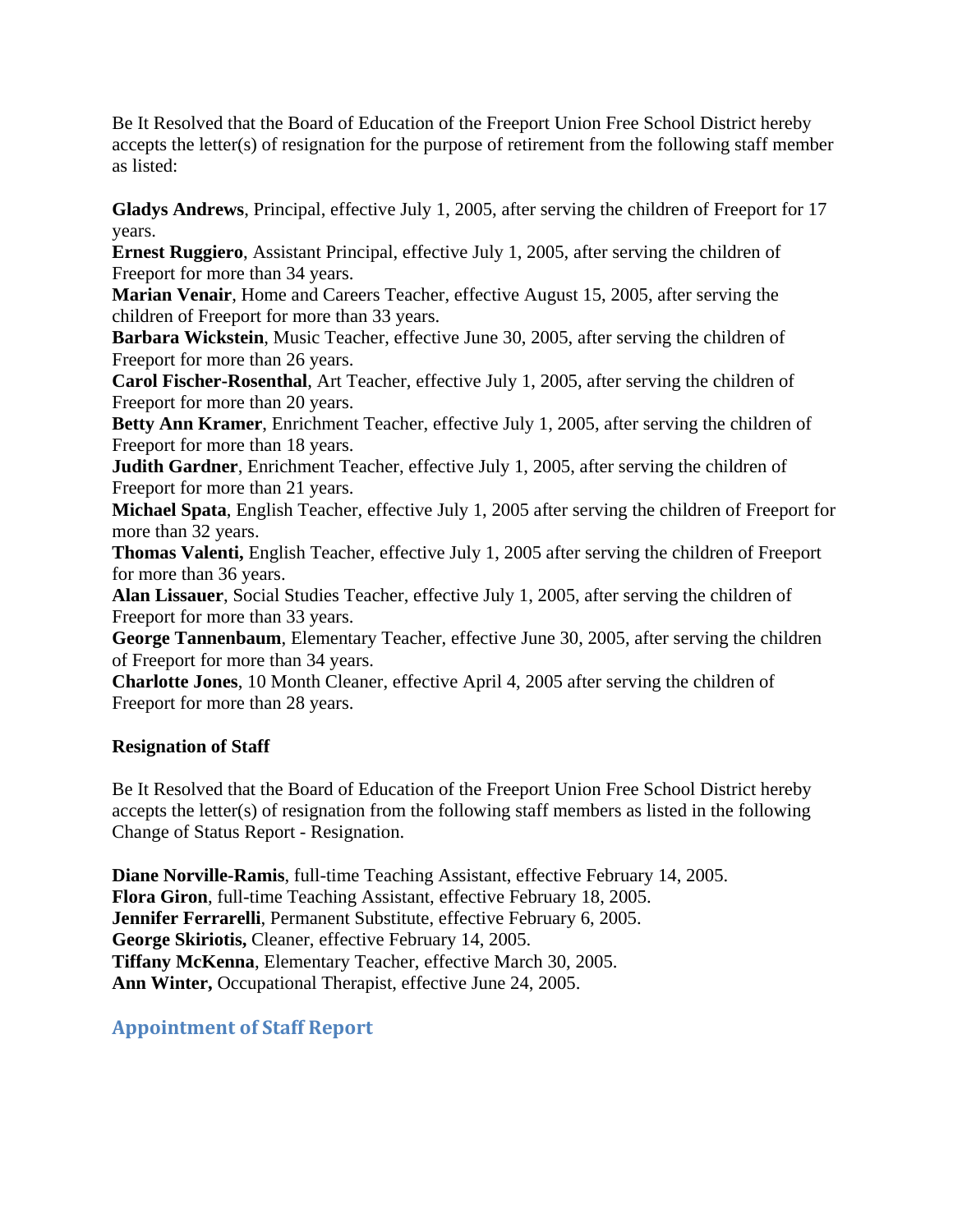Be It Resolved that the Board of Education of the Freeport Union Free School District, upon the recommendation of the Superintendent, hereby appoints the individuals listed in the Appointment of Staff Report - Probationary, in accordance with the rules of the Board of Regents. These individuals shall possess appropriate certification allowing them to serve as teachers in the public schools of New York.

#### **Administrative Appointments**

**Pamela Maltese**, English Arts Coordinator, (replacing V. Russell, resigned) a probationary appointment effective April 4, 2005 through April 3, 2008. Compensation will be on step 6 of the Administrators Salary Schedule at \$94,323. Assignment: Districtwide.

#### **Instructional Appointments**

**Todd Kleinhans**, Science Teacher, (replacing J. Dunn, resigned) a probationary appointment effective February 10, 2005 through February 9, 2008. Compensation will be on step 1-2A of the U6D Schedule at \$53,126. Assignment: FHS.

#### **Temporary Administrative Appointments**

**Richard Restivo**, Summer High School Principal, this seasonal appointment is effective February 14, 2005 through August 31, 2005. Compensation for this appointment will be according to the Summer School Schedule at \$10,264.

**Brendan Cusack**, Assistant Principal, Summer High School, this seasonal appointment is effective February 16, 2005 through August 31, 2005. Compensation for this appointment will be according to the Summer School Schedule at \$9,644.

#### **Teaching Assistant Appointments**

Be It Resolved that the Board of Education of the Freeport Union Free School District, upon the recommendation of the Superintendent, hereby appoints the individuals listed in the Appointment of Staff Report - Teacher Assistant Category, in accordance with the rules of the Board of Regents. These individuals shall possess appropriate certification allowing them to serve as teachers in the public schools of New York.

**Carlos Flores,** full-time Teaching Assistant, (replacing F. Giron, resigned) this probationary appointment is effective February 28, 2005 through February 27, 2008. Compensation will be according to the FTAA Contract at \$12,073. Assignment: Archer.

**Gideon Huggins**, part-time Teaching Assistant, (replacing T. Gilliam, terminated) this appointment is effective February 28, 2005. Compensation will be according to the FTAA Contract at \$6,899. Assignment: Dodd.

**Maribel Maia**, full-time Teaching Assistant, (replacing L. Robinson, resigned) this probationary appointment is effective February 28, 2005 through February 27, 2008. Compensation will be according to the FTAA Contract at \$12,073. Assignment: New Visions.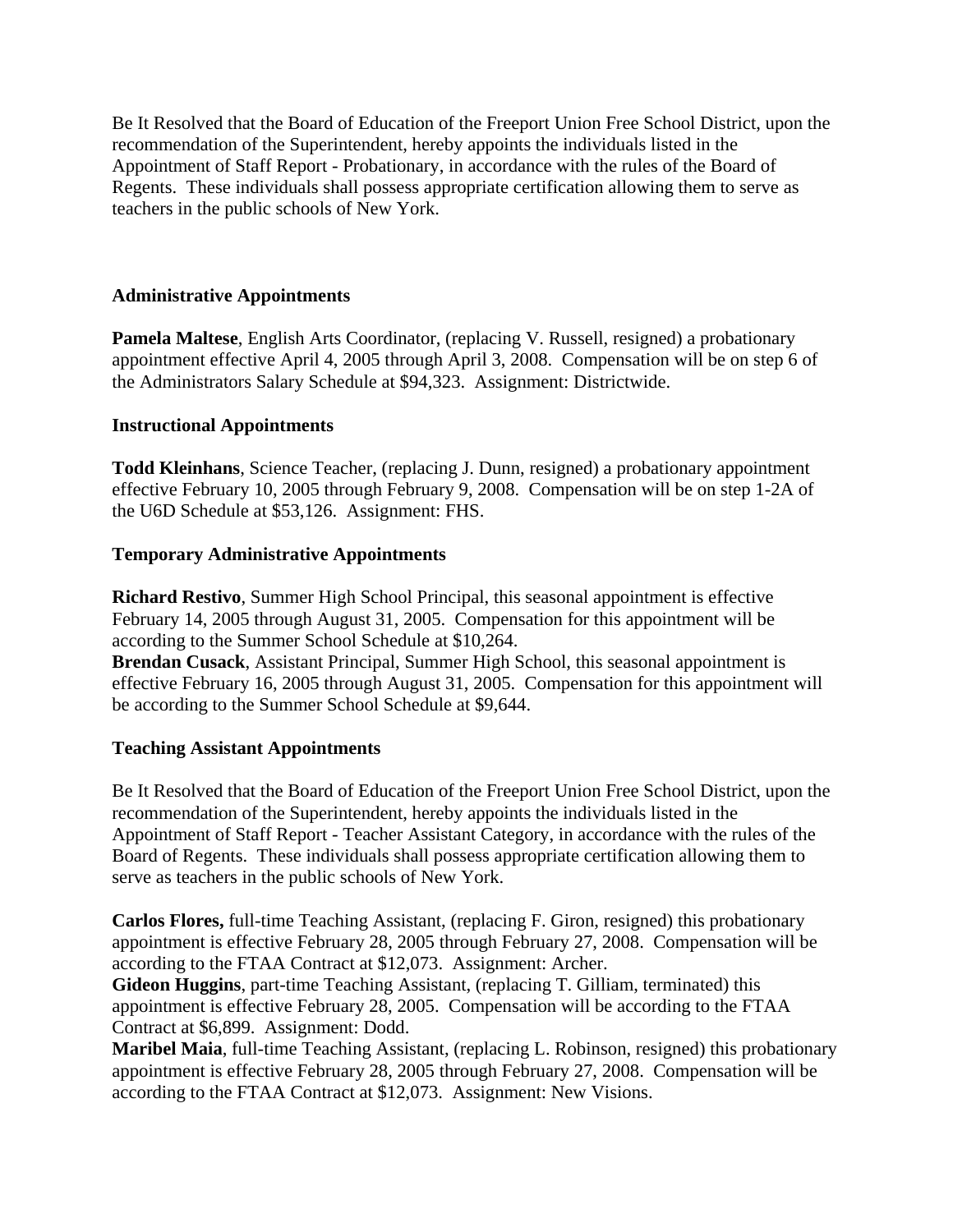Temporary Instructional Appointments

Be It Resolved that the Board of Education of the Freeport Union Free School District, upon the recommendation of the Superintendent, hereby appoints the individuals listed in the attached Appointment of Staff Report - Temporary, in accordance with the rules of the Board of Regents. These individuals shall possess appropriate certification allowing them to serve as teachers in the public schools of New York.

**Alicia Umphlett,** Permanent Substitute, (replacing J. Ferrarelli, resigned) a temporary appointment effective February 28, 2005 through June 30, 2005. Compensation will be according to the Substitute Pay Rate at \$125 per day. Assignment: Atkinson.

**Rachel Kayser**, part-time Teaching Assistant, (replacing J. Akel, change) a temporary appointment effective February 7, 2005 through June 30, 2005. Compensation will be according to the FTAA Contract at \$6,899. Assignment: Giblyn.

**Josephine Velez**, Elementary Teacher, (replacing S. Cepero, resigned) a temporary appointment effective March 1, 2005 through June 30, 2005. Compensation will be on step 1-1A of the U6C Schedule at \$44,980. Assignment: Dodd.

**Jennifer Ferrarelli,** Elementary Teacher, (replacing S. Cunnane, LOA) a temporary appointment effective February 7, 2005 through June 30, 2005. Compensation will be on step 3- 2A of the U6D Schedule at \$57,616. Assignment: Atkinson.

**Robyn Workman**, part-time Teaching Assistant, (replacing D. Bailey, LOA) a temporary appointment effective February 7, 2005 through June 30, 2005. Compensation will be according to the FTAA Contract at \$6,899. Assignment: Giblyn.

**Jennifer Bauer,** Elementary Teacher, (replacing M. Passeggiata, LOA) a temporary appointment effective March 15, 2005 through June 30, 2005. Compensation will be on step 1- 1B of the U6C Schedule at \$46,269. Assignment: Giblyn

Civil Service Category Appointments

Be It Resolved that the Board of Education of the Freeport Union Free School District hereby appoints the individuals as listed in the attached Appointment of Staff Report - Civil Service, in accordance with Civil Service Rules and Regulation.

**Donald Huebner**, Head Custodian, (replacing R. Costa, resigned) a probationary appointment effective February 14, 2005 for a period of 26 weeks, upon Civil Service approval. Compensation will be according to the Custodial Salary Schedule at \$44,308. Assignment: New Visions.

## **CSE/CPSE Minutes**

Be It Resolved that the Board of Education of the Freeport Union Free School District hereby accepts the minutes of the meetings of the committees on special education and preschool special education for the following dates:

February 4, 2005; February 9, 2005; February 11, 2005; February 16, 2005; February 18, 2005; February 28, 2005; March 1, 2005; March 2, 2005; March 3, 2005; March 4, 2005; March 7, 2005; March 11, 2005; March 15, 2005.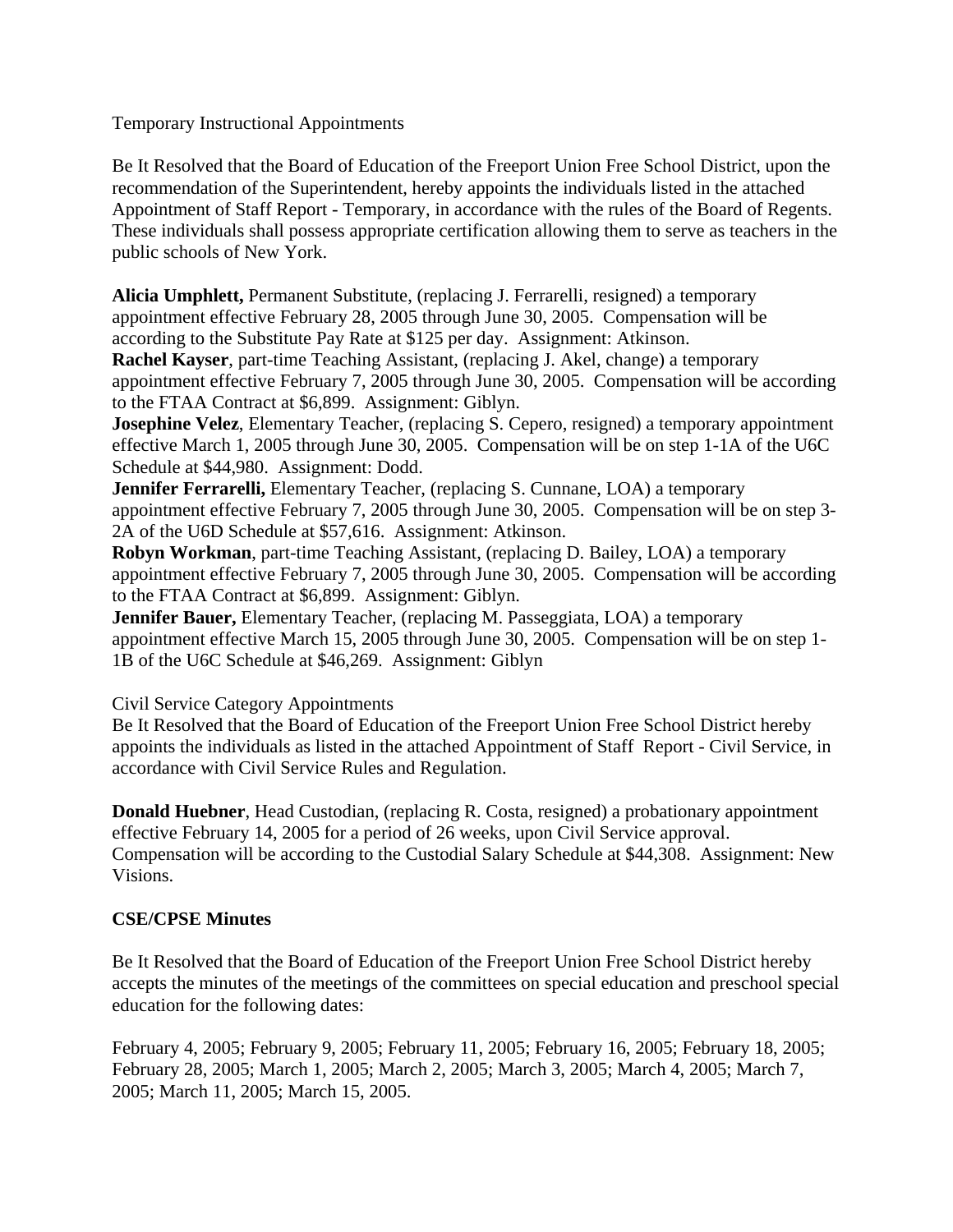### **Ratification of the Freeport Teachers Aides and Assistants Association Contract**

Mr. Ellerbe proposed the following motion:

Be It Resolved that the Board of Education of the Freeport Union Free School District hereby ratifies the Freeport Teachers Aides and Assistants Contract dated March 3, 2005 between the negotiating representatives of the Freeport Teachers Aides and Assistants Association (FTAAA) and the negotiating representatives of the Freeport Union Free School District effective July 1, 2004 through June 30, 2008 (as attached).

The Board further authorizes the Superintendent of Schools to sign the formal written collective bargaining agreement covering the period July 1, 2004 through June 30, 2008.

The motion was seconded by Ms. Coward and passed unanimously. The vote was: Coward, Ellerbe, McQuillan and Piñeyro.

### **Resolution Intending to Accept Proposals for the Purchase of Refunding Bonds**

`Ms. Coward proposed the following motion:

Be It Resolved that the Board of Education of the Freeport Union Free School District hereby adopts the resolution intending to accept proposals for the purchase of Refunding Bonds.

The motion was seconded by Ms. McQuillan and passed unanimously. The vote was: Coward, Ellerbe, McQuillan and Piñeyro.

#### **Resolution to Authorize the Issuance of Refunding Bonds**

Ms. McQuillan proposed the following motion:

Be It Resolved that the Board of Education of the Freeport Union Free School District hereby adopts the resolution to authorize the issuance of Refunding Bonds (not to exceed \$37,000,000).

The motion was seconded by Mr. Ellerbe and passed unanimously. The vote was: Coward, Ellerbe, McQuillan and Piñeyro.

## **Emergency Resolution Authorizing the Replacement of the Technology Wing Roof at Freeport High School**

Mr. Ellerbe proposed the following motion:

Be It Resolved by the Board of Education of the Freeport Union Free School District that the following resolution be adopted:

WHEREAS, on January 26, 2005, BGA Engineering, LLC, (JMOA Sub-Consultant) inspected the roof at the Freeport High School Technology Wing; and

WHEREAS, an investigation of the roof at the Freeport High School Technology Wing revealed extensive corrosion and heavy rusting of the joists that support the roof structure as set forth in the attached report from BGA Engineering, LLC, (JMOA Sub-Consultant) which condition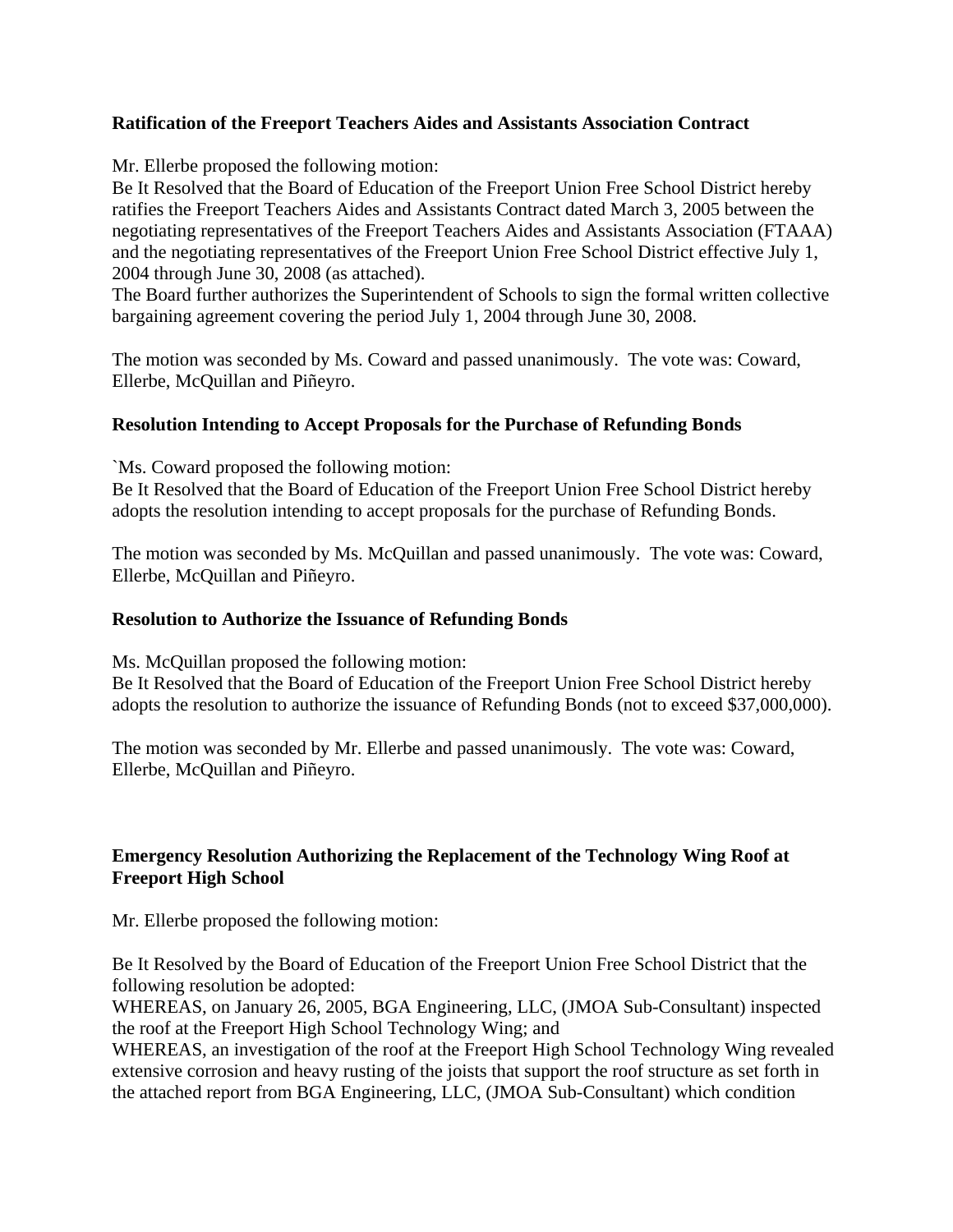requires immediate action to preserve the health, safety and welfare of the students and staff in the building and to preserve the building;

NOW, THEREFORE, BE IT RESOLVED, that the Board of Education declares the replacement of the roof joists, deck, installation and roofing at the Freeport High School Technology Wing to be an emergency as a result of the extensive corrosion and heavy rusting of the joists that support the roof structure; and,

BE IT FURTHER RESOLVED, that the Board of Education authorizes the replacement of the roof at the Freeport High School Technology Wing, in accordance with the attached, as an ordinary contingent expense of the Board and authorizes the Superintendent, or his designee, to take the necessary legal steps to perform the replacement of the roof joists, deck, installation and roofing.

The motion was seconded by Ms. Coward and passed unanimously. The vote was: Coward, Ellerbe, McQuillan and Piñeyro.

### **Acceptance of a Gift**

Ms. Coward proposed the following motion:

BE IT RESOLVED that the Board of Education of the Freeport Union Free School District hereby accepts an annual gift of \$1,000 to be awarded to a graduating senior of Freeport High School who shall meet the following criteria:

High School Scholastic Average of 80 or above.

Intended major within the horticulture field including: General Horticulture, Retailing, Growing, Plant Pathology and Landscape Design.

This scholarship is intended to encourage students to pursue and explore careers in Horticulture. This generous gift is gratefully accepted from the Feile Family and Atlantic Nursery & Garden Shop, Inc.

The motion was seconded by Ms. McQuillan and passed unanimously. The vote was: Coward, Ellerbe, McQuillan and Piñeyro.

#### **Resolution for Conference Attendance and Reimbursement of Expenses**

Ms. Coward proposed the following motion:

Be It Resolved that the Board of Education of the Freeport Union Free School District herewith approves the attendance of Board of Education Members at any of the conferences set forth below:

The National School Boards Association Annual Meeting to be held from April 15, 2005 to April 19, 2005.

The Nassau-Suffolk SBA (Legislation Committee Meeting) held on April 11, 2005.

The Nassau School Board Conference held on April 15-19, 2005